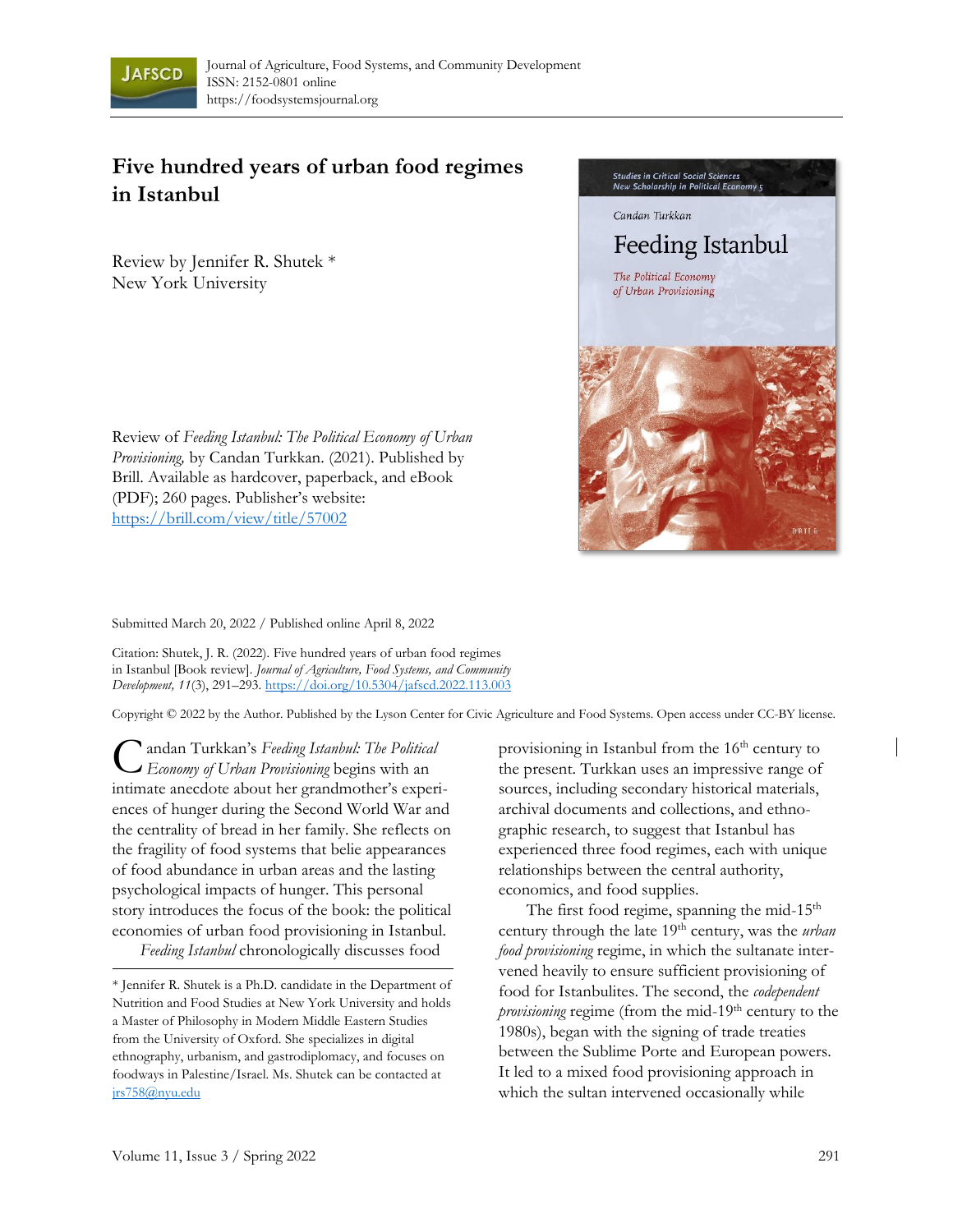allowing markets to determine imports and pricing. Finally, the *urban food supply chain* regime, beginning in the mid-1980s, has seen food provisioning shift to private actors who aimed to accumulate capital through provisioning.

Turkkan's chapter on the urban food provisioning regime adds to scholarship on Ottoman economic incorporation into global supply chains by considering what large-scale economic, structural, and political changes meant for people in the intimate sphere of food provisioning and consumption. Turkkan's ambitious *longue durée* approach encompasses over five hundred years of Istanbul's history. In this food regime, Turkkan argues, the sultan's *kudret* (goodness and legitimacy) correlated with his ability to provide food for his subjects.

The third and fourth chapters on codependent provisioning during the first half of the  $20<sup>th</sup>$  century use Carl Schmitt's theory of "friends" and "enemies." Turkkan argues that centralizing states use hunger as a form of biopower; these states ensure that their friends are well-placed in food systems, while their enemies may face food scarcity and even starvation. In this food regime, the "politics of death thus becomes the new right to kill, and the market, the new medium of sovereign violence" (p. 124). While this theory is compelling, Turkkan's arguments would have been strengthened by specific examples of the Turkish state using hunger as a form of violence and control against its "enemies."

The final chapters discuss instability and increasing disparities in the urban food supply chain food regime in Istanbul. Turkkan characterizes this food regime, *inter alia*, by the liberalization of economic policies and a decreased focus on import substitution, paired with an increasing focus on export-oriented growth. In the urban food supply chain regime, Istanbulites have become increasingly dependent on global supply chains, and the rights of citizens were in some ways "reduced to commodities and services" that they purchased (p. 182).

The book's most substantial chapter, "Feeding Global Istanbul," uses fieldwork and semi-structured interviews alongside secondary materials. Turkkan outlines major shifts that resulted from

economic liberalization, including rural-to-urban migration, massive increases in urban density, and the skyrocketing of informal housing. One particularly compelling aspect discussed in this chapter merited more attention: the story of the relationship between urbanism and food provisioning. Turkkan shows how the relocation of the sultanate from Topkapı to Dolmabahçe in the 19<sup>th</sup> century, urban-to-rural migration through the  $19<sup>th</sup>$  and  $20<sup>th</sup>$ centuries, and the construction of informal housing in the  $20<sup>th</sup>$  century eventually led to the disappearance of *bostans* and community gardens that had provided fresh produce to Istanbulites. This fascinating story complements similar research on other cities (especially in the field of radical geography) and could have provided a granular example across the three food regimes illustrating how macroeconomic shifts, governmental changes, and urban planning affected urban food production and consumption.

Turkkan concludes by gesturing to the future, suggesting that three major areas of activity will determine Istanbul's provisioning apparatus: changes in population and demographics, continuing expansion of international supermarkets, and the growth of alternative food networks (AFNs) and countermovements (p. 197). The presence of AFNs that cross socioeconomic status suggests widespread dissatisfaction with and resistance to global supply chains and may, in part, shape the future of supply chains in Istanbul and other global cities (since, as Turkkan notes, AFNs are not unique to Istanbul).

While *Feeding Istanbul* makes impressive contributions to theories and case studies of urban food provisioning, it could have been more accessible to wider academic audiences and nonspecialists had Turkkan provided brief explanations of various places, institutions, and organizations. This would have facilitated more cross-regional and interdisciplinary comparative work. For example, the Committee of Union and Progress, central to Turkkan's description and analysis of large-scale changes to Istanbul's food provisioning networks in the early 20<sup>th</sup> century, is not introduced or explained. Additionally, several scholars who have made critical contributions to understandings of food provisioning in Ottoman Istanbul through focusing on